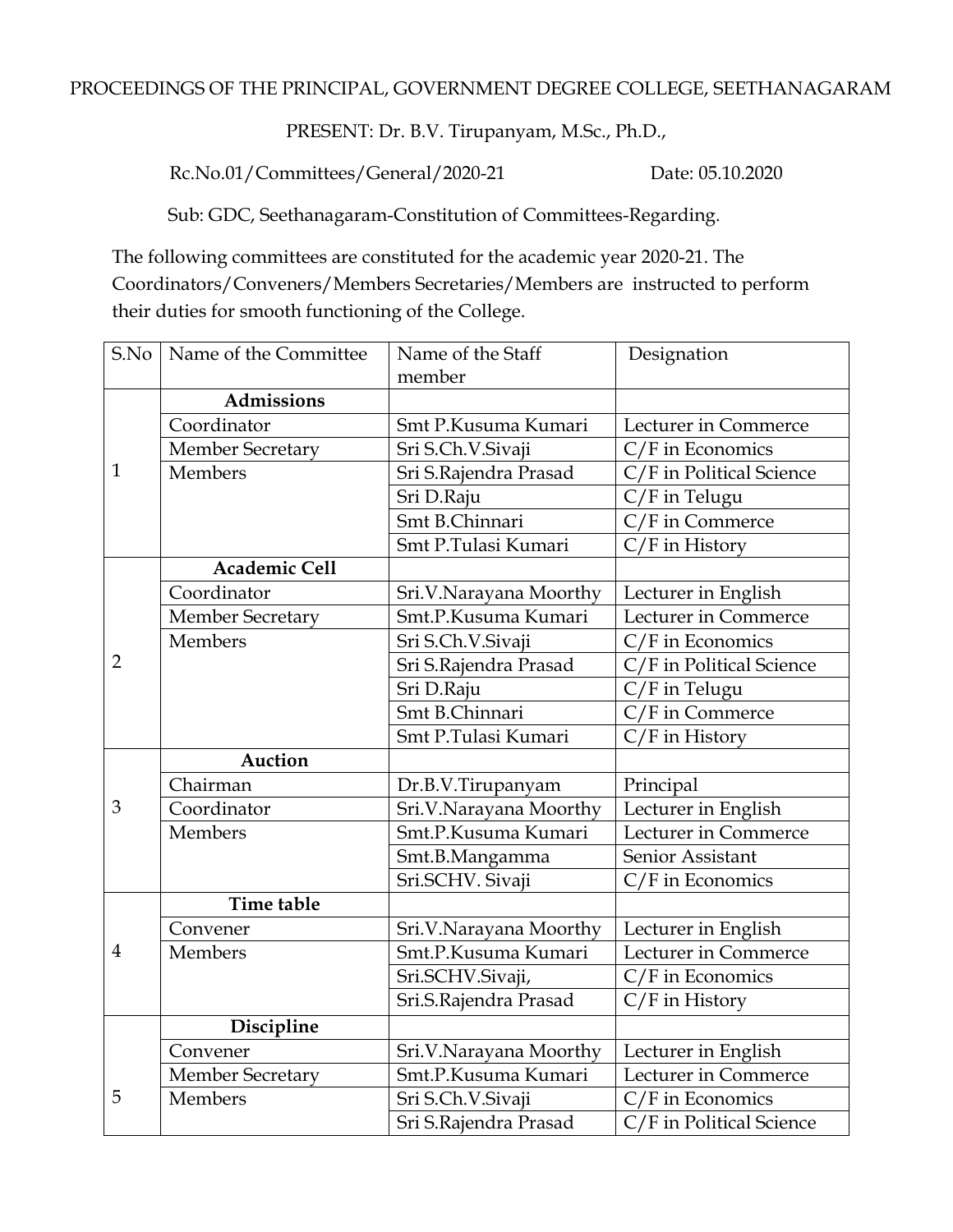|    |                                 | Sri D.Raju             | C/F in Telugu            |
|----|---------------------------------|------------------------|--------------------------|
|    | Scholarships                    |                        |                          |
|    | Chairman                        | Dr.B.V.Tirupanyam      | Principal                |
| 6  | Members                         | Smt.B.Mangamma         | Senior Assistant         |
|    |                                 | Smt.E.B.Sarojini       | <b>Record Assistant</b>  |
|    | <b>Technical Assistance</b>     | Sri.V.Venu             | <b>JKC-FTM</b>           |
|    | <b>UGC</b>                      |                        |                          |
|    | Chairman                        | Dr.B.V.Tirupanyam      | Principal                |
|    | Coordinator                     | Sri.V.Narayana Moorthy | Lecturer in English      |
| 7  | Members                         | Smt.P.Kusuma Kumari    | Lecturer in Commerce     |
|    |                                 | Smt.B.Mangamma         | Senior Assistant         |
|    |                                 | Smt.E.B.Sarojini       | Record Assistant         |
|    | <b>Co Curricular Activities</b> |                        |                          |
|    | Coordinator                     | Smt.P.Kusuma Kumari    | Lecturer in Commerce     |
|    | Member Secretary                | Sri.V.Narayana Moorthy | Lecturer in English      |
| 8  |                                 | Sri S.Ch.V.Sivaji      | $C/F$ in Economics       |
|    |                                 | Sri S.Rajendra Prasad  | C/F in Political Science |
|    |                                 | Sri D.Raju             | C/F in Telugu            |
|    |                                 | Smt B.Chinnari         | C/F in Commerce          |
|    |                                 | Smt P.Tulasi Kumari    | $C/F$ in History         |
| 9  | <b>Anti Ragging</b>             |                        |                          |
|    | Convener                        | Sri.V.Narayana Moorthy | Lecturer in English      |
|    | <b>Members</b>                  | Smt.P.Kusuma Kumari    | Lecturer in Commerce     |
|    |                                 | Sri S.Ch.V.Sivaji      | $C/F$ in Economics       |
|    |                                 | Sri S.Rajendra Prasad  | C/F in Political Science |
|    |                                 | Sri D.Raju             | C/F in Telugu            |
|    |                                 | Smt B.Chinnari         | C/F in Commerce          |
|    |                                 | Smt P.Tulasi Kumari    | $C/F$ in History         |
|    | <b>MANATV</b>                   |                        |                          |
|    | Convener                        | Smt B.Chinnari         | $C/F$ in Commerce        |
| 10 | <b>Members</b>                  | Smt P.Tulasi Kumari    | $C/F$ in History         |
|    |                                 | Sri S.Rajendra Prasad  | C/F in Political Science |
|    | <b>Virtual Class Room</b>       |                        |                          |
|    | Committee                       |                        |                          |
|    | Convener                        | Smt P.Tulasi Kumari    | $C/F$ in History         |
| 11 | <b>Members</b>                  | Sri S.Rajendra Prasad  | C/F in Political Science |
|    |                                 | Sri D.Raju             | C/F in Telugu            |
|    | <b>Technical Assistance</b>     | Sri.V.Venu             | <b>JKC-FTM</b>           |
|    | <b>Special Fee</b>              |                        |                          |
|    | Chairman                        | Dr.B.V.Tirupanyam      | Principal                |
|    | <b>Staff Members</b>            | Sri.V.Narayana Moorthy | Lecturer in English      |
|    |                                 | Smt.P.Kusuma Kumari    | Lecturer in Commerce     |
|    |                                 | Smt.B.Mangamma         | Senior Assistant         |
| 12 |                                 | Smt.E.B.Sarojini       | Record Assistant         |
|    | <b>Student Members</b>          | R.Divyabhanu           | III. BZC                 |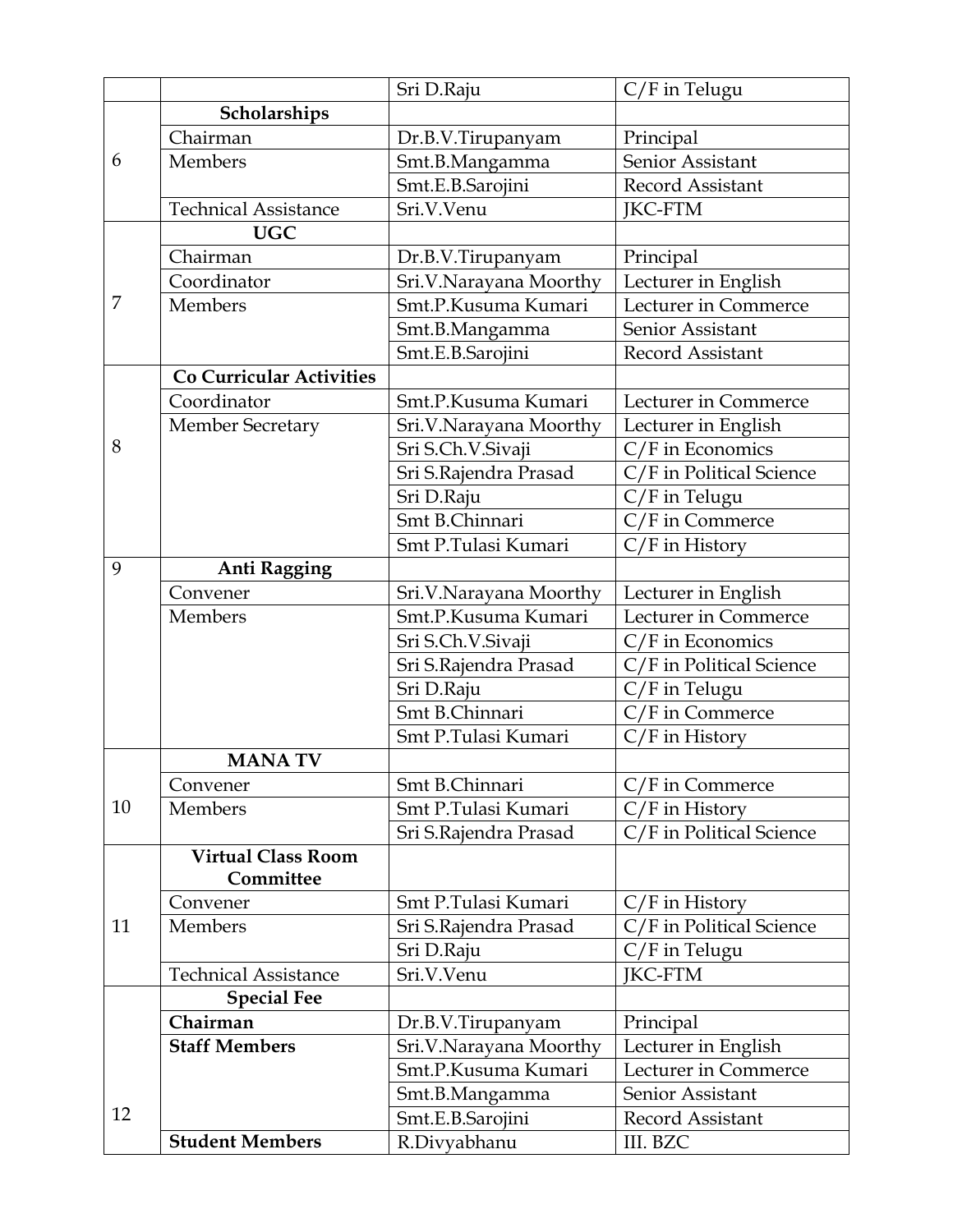|    |                             | S.Anusha               | <b>III MPC</b>              |
|----|-----------------------------|------------------------|-----------------------------|
|    |                             | M.Ravichand            | <b>III</b> B.A              |
|    |                             | T.Sravani Shndhya      | III.B.Com                   |
|    |                             | K.Simhadri             | II MPC                      |
|    | <b>Games &amp; Sports</b>   |                        |                             |
|    | Convener                    | Sri S.Ch.V.Sivaji      | $C/F$ in Economics          |
| 13 | <b>Members</b>              | Sri S.Rajendra Prasad  | C/F in Political Science    |
|    |                             | Sri D.Raju             | C/F in Telugu               |
|    |                             | Smt B.Chinnari         | C/F in Commerce             |
|    |                             | Smt P.Tulasi Kumari    | $C/F$ in History            |
|    | Purchasing &                |                        |                             |
|    | Expenditure                 |                        |                             |
|    | Convener                    | Sri.V.Narayana Moorthy | Lecturer in English         |
|    | <b>Member Secretary</b>     | Smt.P.Kusuma Kumari    | Lecturer in Commerce        |
|    | Members                     | Smt.B.Mangamma         | Senior Assistant            |
| 14 |                             | Smt.E.B.Sarojini       | Record Assistant            |
|    |                             | Sri S.Ch.V.Sivaji      | C/F in Economics            |
|    |                             | Sri S.Rajendra Prasad  | C/F in Political Science    |
|    |                             | Sri D.Raju             | C/F in Telugu               |
|    |                             | Smt B.Chinnari         | C/F in Commerce             |
|    |                             | Smt P.Tulasi Kumari    | C/F in History              |
|    | <b>NSS</b>                  |                        |                             |
|    | Program Officer             | Sri S.Rajendra Prasad  | C/F in Political Science    |
| 15 | <b>Members</b>              | Sri S.Ch.V.Sivaji      | $C/F$ in Economics          |
|    |                             | Smt B.Chinnari         | C/F in Commerce             |
|    | <b>Career Guidance Cell</b> |                        |                             |
|    | Convener                    | Sri.V.Narayana Moorthy | Lecturer in English         |
|    | <b>Member Secretary</b>     | Smt.P.Kusuma Kumari    | Lecturer in Commerce        |
| 16 | Members                     | Sri S.Ch.V.Sivaji      | C/F in Economics            |
|    |                             | Sri S.Rajendra Prasad  | C/F in Political Science    |
|    |                             | Sri D.Raju             | $C/F$ in Telugu             |
|    |                             | Sri.V.Venu             | <b>JKC Full Time Mentor</b> |
|    | <b>IQAC</b>                 |                        |                             |
| 17 | Coordinator                 | Smt.P.Kusuma Kumari    | Lecturer in Commerce        |
|    | <b>Member Secretary</b>     | Sri.V.Narayana Moorthy | Lecturer in English         |
|    | <b>Members</b>              | Sri S.Ch.V.Sivaji      | $C/F$ in Economics          |
|    |                             | Sri S.Rajendra Prasad  | C/F in Political Science    |
|    |                             | Sri D.Raju             | C/F in Telugu               |
|    |                             | Smt B.Chinnari         | C/F in Commerce             |
|    |                             | Smt P.Tulasi Kumari    | $C/F$ in History            |
|    | <b>Women Empowerment</b>    |                        |                             |
|    | <b>Cell</b>                 |                        |                             |
|    | Convener                    | Smt.P.Kusuma Kumari    | Lecturer in Commerce        |
|    | Members                     | Smt B.Chinnari         | $C/F$ in Commerce           |
| 18 |                             | Smt P.Tulasi Kumari    | C/F in History              |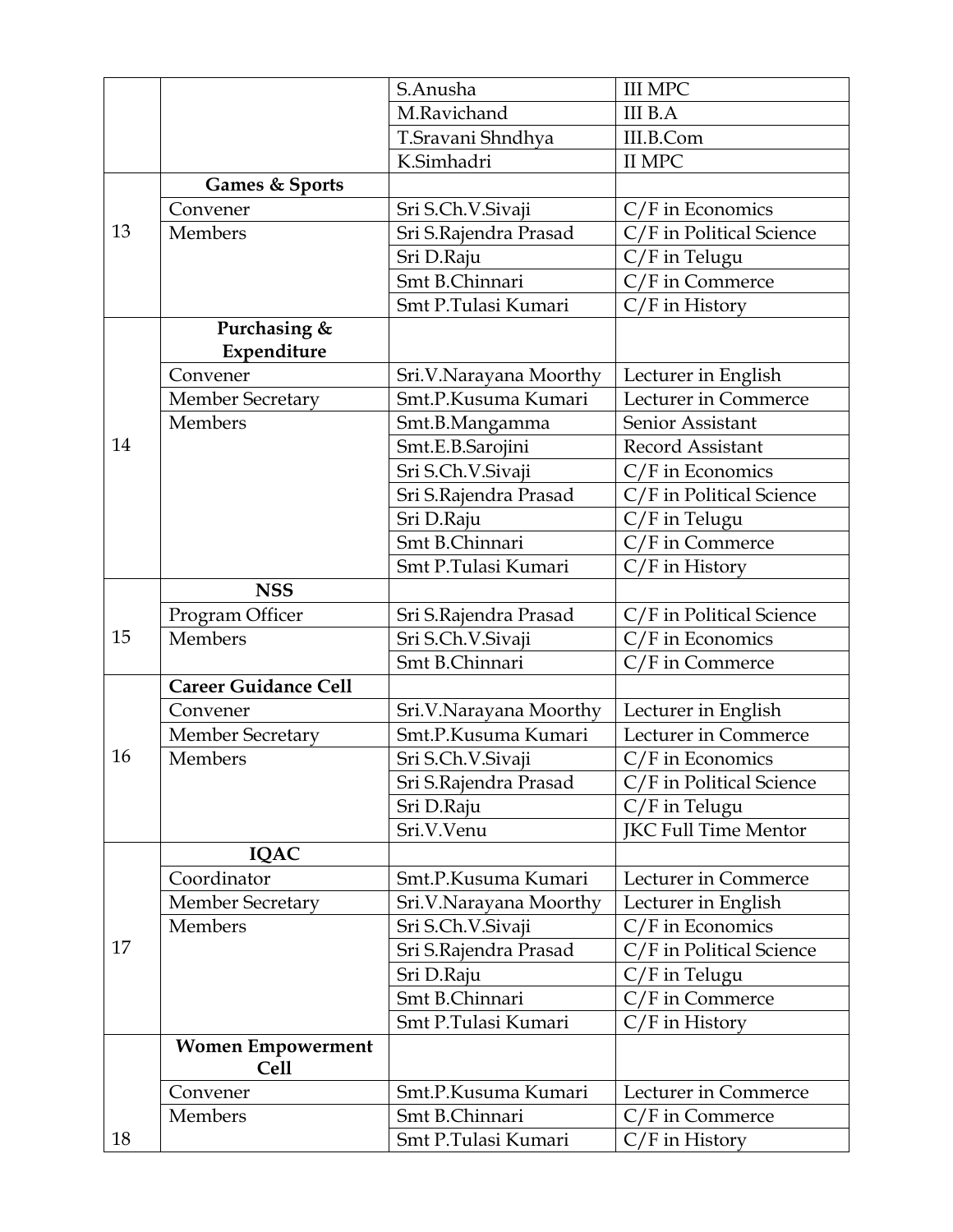|    |                                | Smt.B.Mangamma          | Senior Assistant            |
|----|--------------------------------|-------------------------|-----------------------------|
|    |                                | Smt.E.B.Sarojini        | Record Assistant            |
|    | <b>JKC</b>                     |                         |                             |
| 19 | Chairman                       | Dr.B.V.Tirupanyam       | Principal                   |
|    | Coordinator                    | Sri.V.Narayana Moorthy  | Lecturer in English         |
|    | <b>Members</b>                 | Smt.P.Kusuma Kumari     | Lecturer in Commerce        |
|    |                                | Smt.B.Mangamma          | Senior Assistant            |
|    |                                | Smt.E.B.Sarojini        | Record Assistant            |
|    |                                | Sri.V.Venu              | <b>JKC Full Time Mentor</b> |
|    | Examination                    |                         |                             |
|    | Convener                       | Smt.P.Kusuma Kumari     | Lecturer in Commerce        |
|    | Members                        | Sri D.Raju              | C/F in Telugu               |
| 20 |                                | Smt P.Tulasi Kumari     | $C/F$ in History            |
|    |                                | Smt.E.B.Sarojini        | <b>Record Assistant</b>     |
|    | <b>Collection of Old Books</b> |                         |                             |
|    | Convener                       | Sri S.Ch.V.Sivaji       | $C/F$ in Economics          |
| 21 | <b>Members</b>                 | Sri S.Rajendra Prasad   | C/F in Political Science    |
|    |                                | Sri D.Raju              | C/F in Telugu               |
|    |                                | Smt B.Chinnari          | C/F in Commerce             |
|    | <b>RUSA</b>                    |                         |                             |
|    | Coordinator                    | Smt.P.Kusuma Kumari     | Lecturer in Commerce        |
|    | <b>Member Secretary</b>        | Sri.V.Narayana Moorthy  | Lecturer in English         |
|    | Members                        | Sri S.Ch.V.Sivaji       | C/F in Economics            |
| 22 |                                | Sri S.Rajendra Prasad   | C/F in Political Science    |
|    |                                | Sri D.Raju              | C/F in Telugu               |
|    |                                | Smt B.Chinnari          | C/F in Commerce             |
|    |                                | Smt P.Tulasi Kumari     | C/F in History              |
|    | <b>Technical Assistance</b>    | Sri.V.Venu              | JKC Full Time Mentor        |
|    | Red Ribbon Club/Red            |                         |                             |
|    | <b>Cross Society</b>           |                         |                             |
|    | Coordinator                    | Sri.V. Narayana Moorthy | Lecturer in English         |
| 23 | Members                        | Sri S.Ch.V.Sivaji       | $C/F$ in Economics          |
|    |                                | Sri S.Rajendra Prasad   | C/F in Political Science    |
|    |                                | Smt P.Tulasi Kumari     | $C/F$ in History            |
|    |                                | Smt B.Chinnari          | $C/F$ in Commerce           |
| 24 | Eco Club & Swach               |                         |                             |
|    | Sarvekshan                     |                         |                             |
|    | Coordinator                    | Smt.P.Kusuma Kumari     | Lecturer in Commerce        |
|    | Members                        | Sri S.Ch.V.Sivaji       | $C/F$ in Economics          |
|    |                                | Sri S.Rajendra Prasad   | C/F in Political Science    |
|    |                                | Smt P.Tulasi Kumari     | $C/F$ in History            |
|    |                                | Smt B.Chinnari          | 'F in Commerce              |
|    |                                | Sri D.Raju              | C/F in Telugu               |
|    | <b>Consumer Club</b>           |                         |                             |
|    | Coordinator                    | Smt B.Chinnari          | C/F in Commerce             |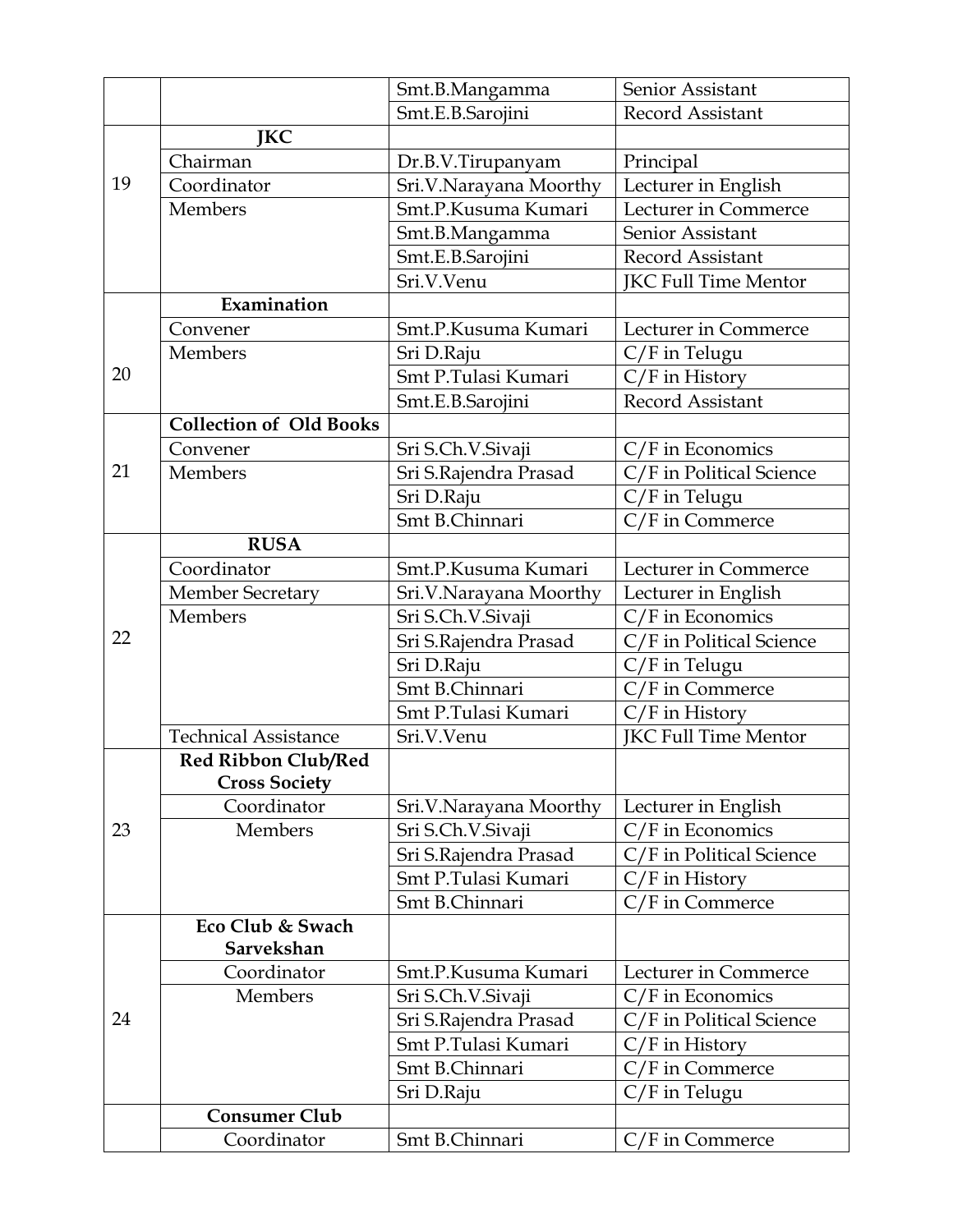| 25 | Members                                           | Sri S.Rajendra Prasad  | C/F in Political Science    |
|----|---------------------------------------------------|------------------------|-----------------------------|
|    |                                                   | Smt P.Tulasi Kumari    | C/F in History              |
|    | <b>Students Grievance &amp;</b><br>Redressal Cell |                        |                             |
| 26 | Coordinator                                       | Sri.V.Narayana Moorthy | Lecturer in English         |
|    | <b>Member Secretary</b>                           | Smt.P.Kusuma Kumari    | Lecturer in Commerce        |
|    | Members                                           | Sri S.Ch.V.Sivaji      | C/F in Economics            |
|    |                                                   | Sri S.Rajendra Prasad  | C/F in Political Science    |
|    |                                                   | Sri D.Raju             | C/F in Telugu               |
|    |                                                   | Smt B.Chinnari         | C/F in Commerce             |
|    |                                                   | Smt P.Tulasi Kumari    | $C/F$ in History            |
|    | <b>NIRF</b>                                       |                        |                             |
|    | Coordinator                                       | Sri.V.Narayana Moorthy | Lecturer in English         |
|    | Member Secretary                                  | Smt.P.Kusuma Kumari    | Lecturer in Commerce        |
|    | Members                                           | Sri S.Ch.V.Sivaji      | $C/F$ in Economics          |
| 27 |                                                   | Sri S.Rajendra Prasad  | C/F in Political Science    |
|    |                                                   | Sri D.Raju             | C/F in Telugu               |
|    |                                                   | Smt B.Chinnari         | C/F in Commerce             |
|    |                                                   | Smt P.Tulasi Kumari    | $C/F$ in History            |
|    | <b>Technical Assistance</b>                       | Sri.V.Venu             | JKC Full Time Mentor        |
|    | <b>NAAC</b>                                       |                        |                             |
|    | Coordinator                                       | Smt.P.Kusuma Kumari    | Lecturer in Commerce        |
|    | Member Secretary                                  | Sri.V.Narayana Moorthy | Lecturer in English         |
|    | Members                                           | Sri S.Ch.V.Sivaji      | $C/F$ in Economics          |
| 28 |                                                   | Sri S.Rajendra Prasad  | C/F in Political Science    |
|    |                                                   | Sri D.Raju             | C/F in Telugu               |
|    |                                                   | Smt B.Chinnari         | $C/F$ in Commerce           |
|    |                                                   | Smt P.Tulasi Kumari    | $C/F$ in History            |
|    | <b>Technical Assistance</b>                       | Sri.V.Venu             | <b>JKC Full Time Mentor</b> |
|    | Rooms In charge                                   |                        |                             |
|    | Room No.1(Girls Waiting<br>Hall)                  | Smt P.Tulasi Kumari    | $C/F$ in History            |
|    | Room No.2(Staff Room)                             | Sri S.Rajendra Prasad  | C/F in Political Science    |
|    | Room No.3(Library                                 | Sri S.Ch.V.Sivaji      | C/F in Economics            |
|    | Room)                                             |                        |                             |
|    | Room No.4(Class Room)                             | Sri S.Rajendra Prasad  | C/F in Political Science    |
| 29 | Room No.5(Computer                                | Sri.V.Venu             | JKC Full Time Mentor        |
|    | Lab)                                              |                        |                             |
|    | Room No.6((English Lab)                           | Sri.V.Narayana Moorthy | Lecturer in English         |
|    | Room No.7(GYM Room)                               | Sri S.Ch.V.Sivaji      | $C/F$ in Economics          |
|    | Room No.8(NSS Room)                               | Sri S.Rajendra Prasad  | C/F in Political Science    |
|    | Room No.9(Class Room)                             | Sri D.Raju             | $C/F$ in Telugu             |
|    | Room No.10(Class                                  | Sri D.Raju             | C/F in Telugu               |
|    | Room)                                             |                        |                             |
|    | Room No.11(Class                                  | Sri D.Raju             | C/F in Telugu               |